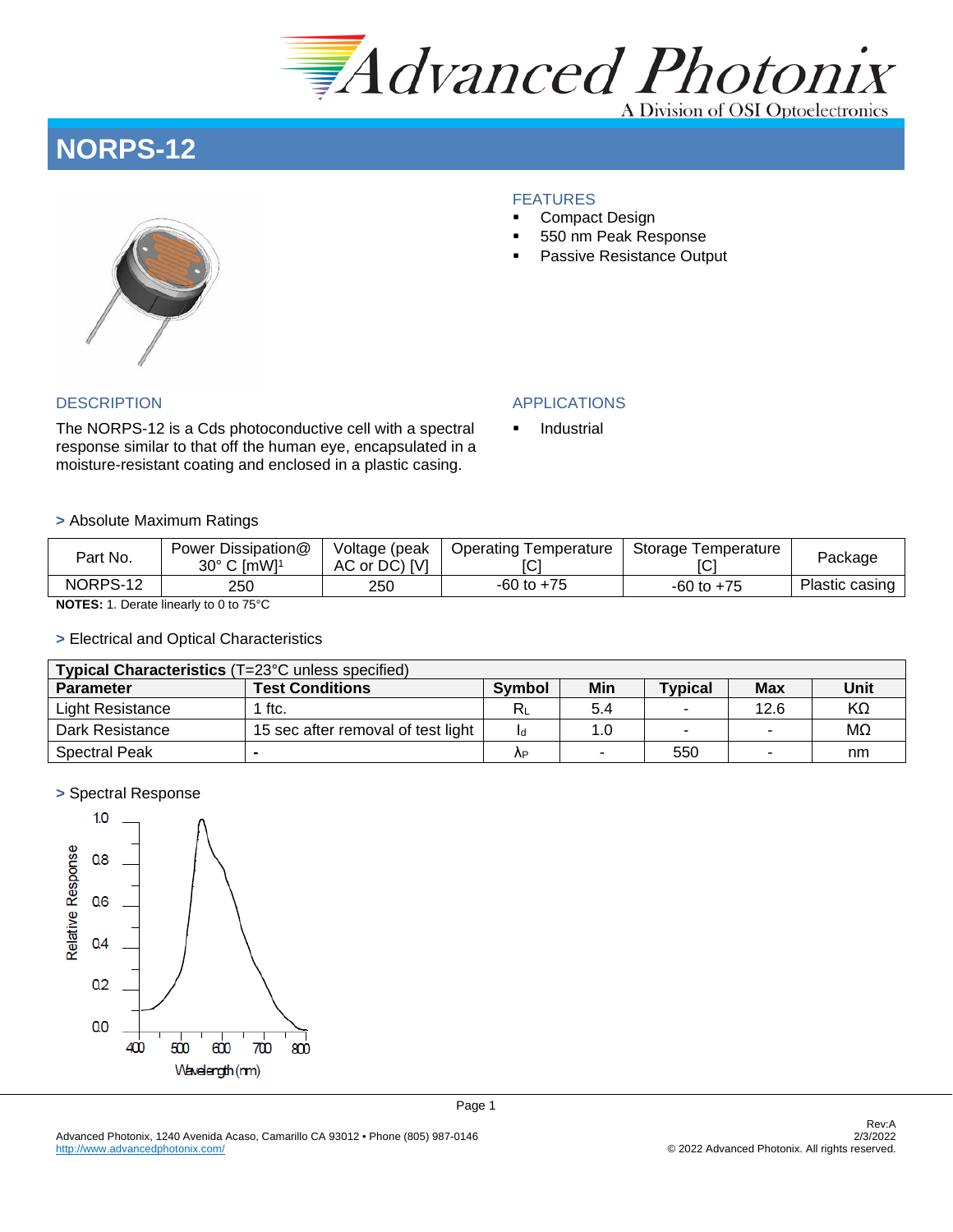# *NORPS-12*



**>**Package Dimensions

Dimensions in mm



Tolerance:  $+/-0.127$  mmfrom 0 up to 6.35 mm +/-0254 mmfrom 6.35 to 25.4 mm +.-0.381 mmfrom 25.4 to 127.0 mm

Page 2

**>**Soldering Conditions: 260˚C 1/16 inch away from case for 3 seconds max.